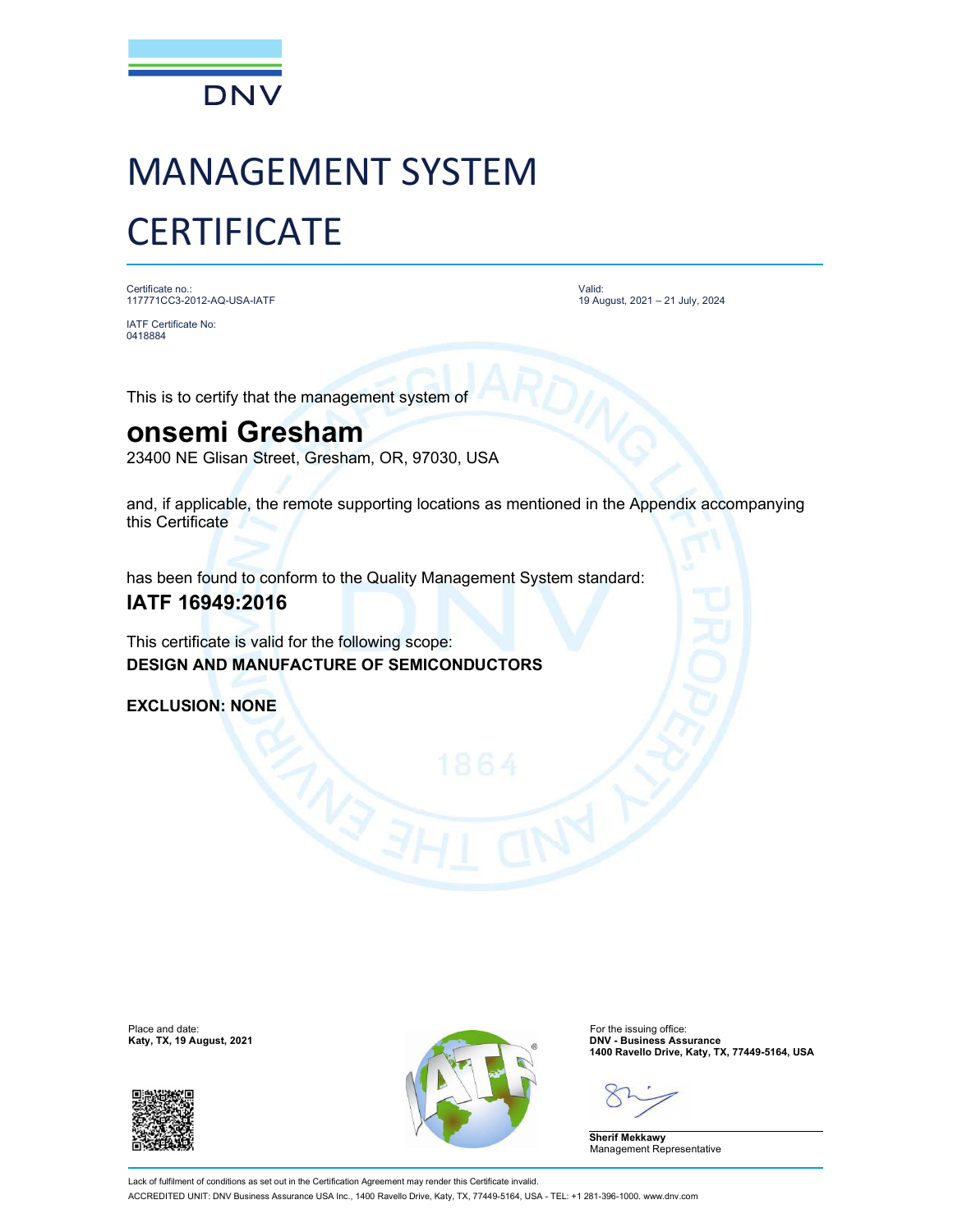

Certificate no.: 117771CC3-2012-AQ-USA-IATF IATF Certificate No: 0418884 Place and date: Katy, TX, 19 August, 2021

## Appendix to Certificate

#### onsemi Gresham

Remote Support Locations included in the certification are as follows:

| <b>Site Name</b>              | <b>Site Address</b>                                                                                                | <b>RSL Activities</b>                                                                                                                                                                                                                      | <b>Certification</b><br>Body |
|-------------------------------|--------------------------------------------------------------------------------------------------------------------|--------------------------------------------------------------------------------------------------------------------------------------------------------------------------------------------------------------------------------------------|------------------------------|
| onsemi Corporate Headquarters | 5005 East McDowell Road,<br>Phoenix, AZ, 85008, USA                                                                | Contract Review, Customer<br>Service, Laboratory, Human<br>Resources, Information<br>Technologies, Mgmt. Review,<br>Policy Making, Product Design,<br>Quality System Mgmt., Sales,<br>Strategic Planning, Supplier Mgmt,<br>Warranty Mgmt. | <b>DNV</b>                   |
| onsemi Bratislava             | Twin City C, Mlynske nivy 14, 821<br>09 Bratislava, Slovakia                                                       | <b>Product Design</b>                                                                                                                                                                                                                      | <b>DNV</b>                   |
| onsemi Brno                   | Videnska 125, 619 00, Brno, Czech<br>Republic                                                                      | <b>Product Design</b>                                                                                                                                                                                                                      | <b>DNV</b>                   |
| onsemi Bucharest              | 19 Thomas Masaryk Street,<br>020983, Bucharest, Romania                                                            | <b>Product Design</b>                                                                                                                                                                                                                      | <b>DNV</b>                   |
| onsemi East Greenwich         | 1900 South Country Trail, East<br>Greenwich, RI, 02818-1631, USA                                                   | <b>Product Design</b>                                                                                                                                                                                                                      | <b>DNV</b>                   |
| onsemi Gunma                  | 1-1-1 Sakata, Oizumi-machi, Ora-<br>gun, Gunma, 370-0596 Japan                                                     | <b>Product Design</b>                                                                                                                                                                                                                      | <b>DNV</b>                   |
| onsemi Limerick               | Loughmore Avenue, Raheen<br>Business Park, 85008, Limerick,<br>Ireland                                             | <b>Product Design</b>                                                                                                                                                                                                                      | <b>DNV</b>                   |
| onsemi Mechelen               | Schaliënhoevedreef 20B, B-2800<br>Mechelen, Belgium                                                                | <b>Product Design</b>                                                                                                                                                                                                                      | <b>DNV</b>                   |
| onsemi Oudenaarde             | Westerring 15, 9700 Oudenaarde,<br>Belgium                                                                         | <b>Product Design</b>                                                                                                                                                                                                                      | <b>DNV</b>                   |
| onsemi Roznov - Design        | 1. máje 2594, 75661 Rožnov pod<br>Radhoštěm, Czech Republic                                                        | Information Technologies, Product<br>Design                                                                                                                                                                                                | <b>DNV</b>                   |
| onsemi Sunnyvale              | 1272 Borregas Avenue, Sunnyvale,<br>CA, 94089-1310, USA                                                            | <b>Product Design</b>                                                                                                                                                                                                                      | <b>DNV</b>                   |
| onsemi Toulouse               | 132, Chemin de Basso Cambo, BP<br>53512, 31035, Toulouse, France                                                   | <b>Product Design</b>                                                                                                                                                                                                                      | <b>DNV</b>                   |
| onsemi Bengaluru              | Prestige Saleh Ahmed 01-06 Floor,<br>#105 Infantry Road, - 65001,<br>Bengaluru, India                              | Sales                                                                                                                                                                                                                                      | <b>DNV</b>                   |
| onsemi Beijing                | Room516,5/F, Block A, Innovation<br>Plaza, Tsinghua Science Park<br>Haidian District Beijing P.R. China<br>100084  | Sales                                                                                                                                                                                                                                      | <b>DNV</b>                   |
| onsemi Bundang                | 7th & 9th Floors, Hunus Bldg., 93<br>Baekhyeon-ro, Bundang-gu,<br>Seongnam-si, Gyeonggi-do, Seoul,<br>13595, Korea | <b>Customer Service, Sales</b>                                                                                                                                                                                                             | <b>DNV</b>                   |
| onsemi Kokomo                 | 2529 Commerce Drive, Suite B,<br>Kokomo, IN, 46902, USA                                                            | Sales                                                                                                                                                                                                                                      | <b>DNV</b>                   |

Lack of fulfilment of conditions as set out in the Certification Agreement may render this Certificate invalid.

ACCREDITED UNIT: DNV Business Assurance USA Inc., 1400 Ravello Drive, Katy, TX, 77449-5164, USA - TEL: +1 281-396-1000. www.dnv.com